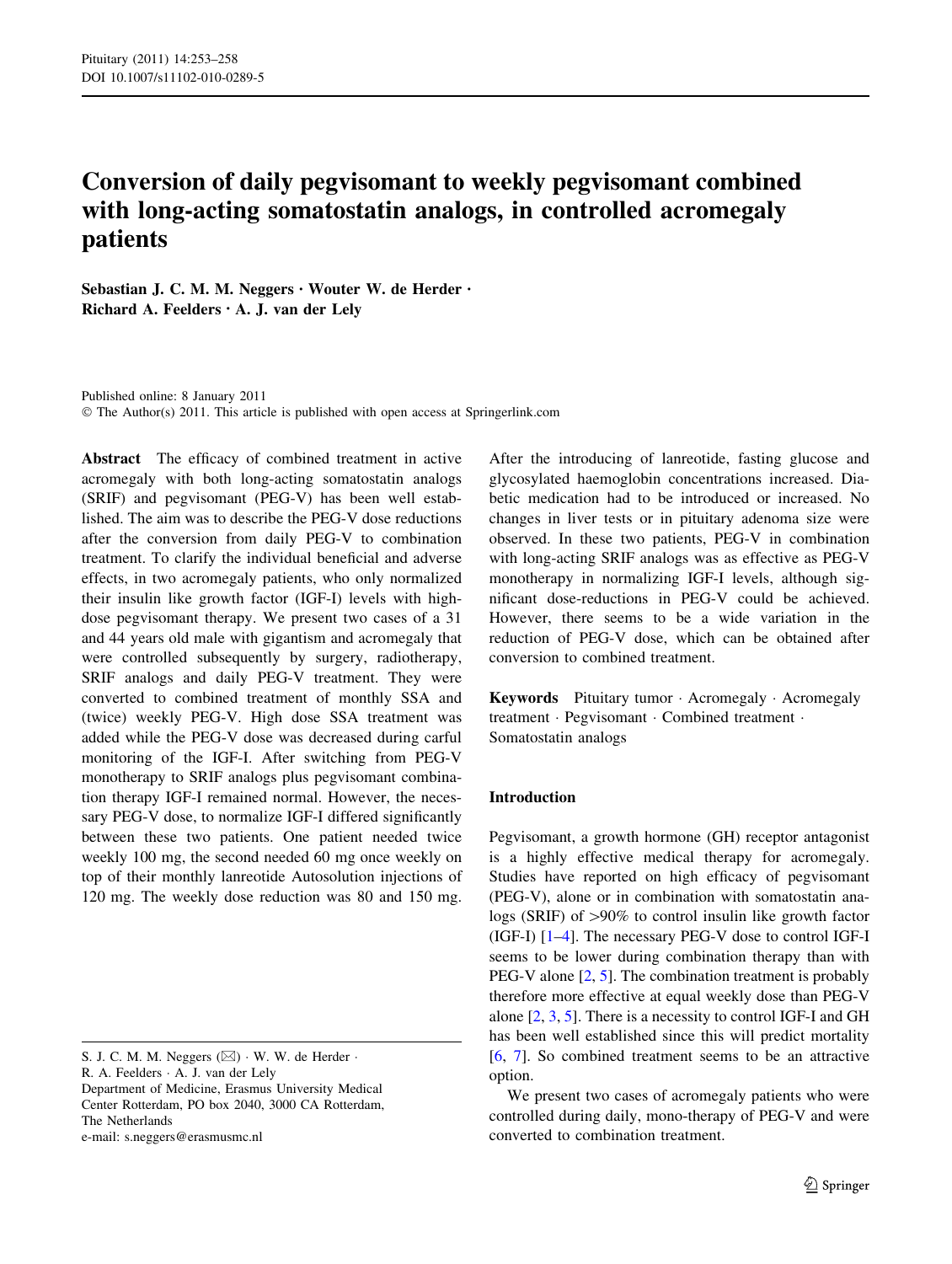## <span id="page-1-0"></span>Subjects and methods

Case report

## Case A

A 31-years-old man was diagnosed with diabetes and gigantism since 1995, with a random GH of 220 mU/l and an IGF-I 4.5 times the upper limit of normal  $(\times$  ULN). A macro adenoma of 3 cm with suprasellar extension, impingement of the chiasm and invasion in the left cavernous sinus which was assessed by the Magnetic Resonance Imaging (MRI). In 1996, the initial treatment was transsphenoidal surgery. Pathologist reported a pituitary adenoma which a positive immunohistochemical staining for GH. Postoperative the GH levels and IGF-I levels remained uncontrolled (Table 1). In 1997, 4 times daily subcutaneous injection of Octreotide 300 µg was started and later converted to Octreotide LAR 30 mg monthly. In 1997, additional radiotherapy of 45 Gy in 25 fractions was given. In 1998, despite all these efforts IGF-I and GH remained elevated while other anterior pituitary hormones became deficient, which needed replacement therapy. Therefore, this patient was switched to pegvisomant therapy. Octreotide LAR was stopped in 1998 and daily PEG-V was increased up to 40 mg daily until IGF-I was within the age adjusted normal limits [\[4](#page-4-0)]. In October 2006 Lanreotide autosolution (LAN) was added and PEG-V was decreased in dose and frequency according to protocol. On pituitary MRI prior to the introduction of the LAN a remnant (8 mm) of the adenoma was present in and around left cavernous sinus.

# Case B

A 44-year-old man was diagnosed with acromegaly and osteoporosis since 1994. At the time of diagnose random GH serum levels were around 120 mU/l while IGF-I serum levels were around  $3.5 \times$  ULN. On MRI, he had a pituitary tumor of 2-cm with suprasellar extension, but without impingement of the chiasm and possible invasion of the right cavernous sinus. In 1994 he underwent transsphenoidal surgery. A tumor specimen revealed positive immunohistochemical staining for GH. After surgery, he was treated with radiotherapy (42 Gray in 32 fractions). After surgery and RT GH serum levels dropped to around  $17 \mu g/l$ . Three months post surgery IGF-I serum levels were decreased to  $3.0 \times$  ULN. In 1995, Octreotide was started (100 µg t.i.d.) and converted to monthly Octreotide LAR 40 mg in 1998. Although he developed panhypopituitarism and GH levels normalized, IGF-I levels remained elevated, around  $1.9 \times$  ULN (Table 1). In 2003, Octreotide LAR therapy was switched into PEG-V monotherapy. Daily PEG-V dosages of 30 mg PEG-V were necessary to decrease IGF-I levels to within the age adjusted normal limits. In Marche

Table 1 Biochemical parameters and medication of both patients before and during combination therapy

| Patient A date           | 1998                        | 2000                         | 2002                         | 2003                         | $Jan-07$                                   | Apr-07                                     | $Jul-07$                                    | $Oct-07$                                    |
|--------------------------|-----------------------------|------------------------------|------------------------------|------------------------------|--------------------------------------------|--------------------------------------------|---------------------------------------------|---------------------------------------------|
| Acromegaly<br>medication | Octreotide<br><b>LAR 30</b> | <b>PEG-V 40</b><br><b>OD</b> | <b>PEG-V 40</b><br><b>OD</b> | <b>PEG-V 40</b><br><b>OD</b> | <b>LAN 120</b><br><b>PEG-V 70</b><br>mg TW | <b>LAN 120</b><br><b>PEG-V 80</b><br>mg TW | <b>LAN 120</b><br><b>PEG-V 100</b><br>mg TW | <b>LAN 120</b><br><b>PEG-V 100</b><br>mg TW |
| $GH \mu g/l$             | 42                          | N/A                          | N/A                          | N/A                          | N/A                                        | N/A                                        | N/A                                         | N/A                                         |
| IGF-I ULN (nmol/l)       | 1.9(73,9)                   | 0.98(39.3)                   | 0.93(37.3)                   | 0.93(37.0)                   | 1.3(55.7)                                  | 1.0(40.9)                                  | 0.8(31.4)                                   | 0.5(20.8)                                   |
| HbA1c                    | 6.9                         | 6.4                          | 6.1                          | 6.2                          | 8.4                                        | 8.7                                        | 9.0                                         | 7.7                                         |
| Fasting glucose          | 7.3                         | 4.9                          | 5.9                          | 6.5                          | 8.0                                        | 9.4                                        | 5.7                                         | 3.8                                         |
| DM medication            | INN TD 5                    | INN TD 5                     | INN TD 5                     | INN TD 5                     | INN TD 5                                   | INN TrD 5                                  | INN TrD 5                                   | INN TD 5<br>Glargin 48<br>IE OD             |
| Patient B date           | 2003                        | 2004                         | 2005                         | 2006                         | $Jun-07$                                   | $Sep-07$                                   | Dec-07                                      | $Mar-07$                                    |
| Acromegaly medication    | Octreotide<br><b>LAR 40</b> | <b>PEG-V 30</b><br><b>OD</b> | <b>PEG-V 30</b><br>0D        | <b>PEG-V 30</b><br><b>OD</b> | <b>LAN 120</b><br><b>PEG-V 50</b><br>mg TW | <b>LAN 120</b><br><b>PEG-V 80</b><br>mg OW | <b>LAN 120</b><br><b>PEG-V 60</b><br>mg OW  | <b>LAN 120</b><br><b>PEG-V 60</b><br>mg OW  |
| $GH \mu g/l$             | 2.3                         | N/A                          | N/A                          | N/A                          | N/A                                        | N/A                                        | N/A                                         | N/A                                         |
| IGF-I ULN (nmol/l)       | 1.93(67.5)                  | 0.82(28.6)                   | 0.96(33.6)                   | 0.96(32.9)                   | 0.3(12.1)                                  | 0.5(16.6)                                  | 0.9(31.7)                                   | 0.8(29.8)                                   |
| HbA1c                    | N/A                         | 6.6                          | 6.3                          | 6.4                          | 6.9                                        | 7.8                                        | 8.9                                         | 7.4                                         |
| Fasting glucose          | 5.7                         | 4.0                          | 4.6                          | 5.0                          | 6.9                                        | 10.7                                       | 8.9                                         | 7.8                                         |
| DM medication            | none                        | none                         | none                         | none                         | none                                       | <b>MT 500 TD</b>                           | MT 850 TrD                                  | MT 850 TrD                                  |

LAN Lanreotide Autosolution (mg), PEG-V Pegvisomant (mg), OD Once Daily, OW Once Weekly, TW Twice Weekly, TD Twice Daily, TrD Trice Daily, INN glibenclamide (mg), MT metformin (mg) and N/A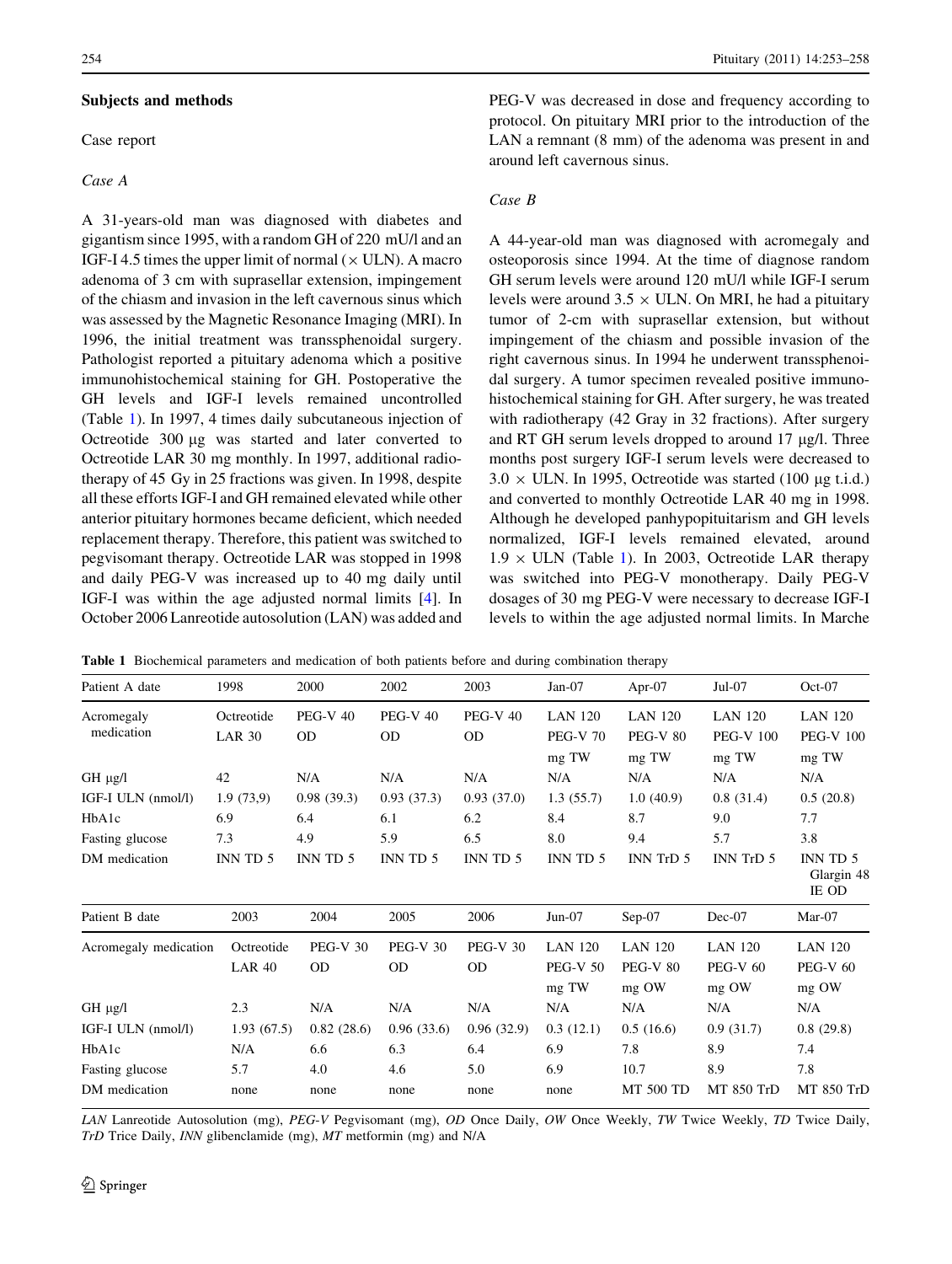2007, LAN was added and PEG-V was decreased in dose and frequency. On pituitary MRI prior to the introduction of the LAN, a small (5 mm) remnant of the adenoma was present close to the right cavernous sinus.

# Methods

After monthly LAN 120 mg was started the intervals between visits were 8 weeks to assess efficacy and safety. The initial dose of PEG-V was decreased with 50% and later a further stepwise decrease until IGF-I levels escaped (see results section). If IGF-I was above the upper limit of normal the dose was increased again until IGF-I levels were within the age adjusted normal range. If IGF-I fell below 0.5 ULN PEG-V dose was decreased. After normalization of IGF-I during the combination treatment phase, subjects visited our outpatient clinic every 12–16 weeks. If a pegvisomant injection dose reached 100 mg or more, the administration of pegvisomant was divided into 2 (equal) dosages that were injected twice weekly.

From 2004 to 2009, IGF-I and GH concentrations were measured by an immunometric assays (Diagnostic Products Corporation, Los Angeles USA) and before by an immunoradiometric assays (Diagnostic Systems Laboratories, Texas USA). The IGF-I age adjusted reference ranges were used [\[8](#page-4-0)]. But during PEG-V treatment the GH serum levels were not assessed.

#### Safety assessment included

Fasting glucose, glycosylated haemoglobin, EKG, serum concentrations of alkaline phosphatase (AF),  $\gamma$ -glutamyltranspeptidase  $(\gamma$ -GT), alanine aminotransferase (ALT),



Fig. 1 1 Octreotide LAR 30 mg, 2a Pegvisomant 40 mg daily, 2b Pegvisomant 30 mg daily, 3a and b Somatuline autosolution and Pegvisomant

aspartate aminotransaminase (AST), lactate dehydrogenase (LD), total bilirubin and change in pituitary tumor volume. Tumor volume was assessed at baseline by MRI which was repeated every 12 months. Change in pituitary adenoma size was assessed by the same neuro-radiologist.

# **Results**

LAN 120 mg was given every 4 weeks. After the second administration of LAN 120 mg PEG-V dose was decreased by 50% of the normal total weekly dose of the subjects. PEG-V was increase until IGF-I normalized after 3 and/or 6 months (Table [1\)](#page-1-0). Patient A was on 40 mg PEG-V, daily. Patient's B original dose was 30 mg a day of PEG-V. The dose reduction of PEG-V in patient A started with a dose decrease to twice weekly 70 mg of PEG-V. Patient B decreased the PEG-V to twice weekly 50 mg. After 3 months patient A increased the dose to twice weekly 80 mg and patient B decreased the dose to 80 mg once weekly. After 6 months the final dose for patient A was twice weekly 100 mg and for patient B once weekly 60 mg of PEG-V.

The weekly PEG-V dose reduction for patient A was 80 mg and patient B, 150 mg weekly, both with a normalized IGF-I (Fig. 1).

# Safety

Fasting glucose and glycosylated haemoglobin levels increased after introduction of LAN (Table [1\)](#page-1-0). In patient 1, additional diabetic medication was necessary. Glargine up to 48 IE was added on top of glibenclamide (5 mg b.i.d). Patient 2 had to start diabetic medication (metformin 850 mg t.i.d.; Table [1](#page-1-0)). In these patients no transient elevated liver enzyme tests or tumor size increase was observed.

## Discussion

We report two adequate controlled acromegaly patients during PEG-V monotherapy. Both could also be controlled after the conversion to combined treatment of PEG-V with long-acting SRIF analogs. During combined treatment, a dose reduction of PEG-V could be obtained between 80 and 150 mg weekly to keep IGF-I levels within the ageadjusted reference range.

During long-term combined therapy the weekly mean dose of PEG-V was 77 mg [[2,](#page-4-0) [9](#page-4-0)] while with PEG-V monotherapy a weekly mean dose of 130 mg was neces-sary to reach an equal efficacy rate of more than 90% [\[4](#page-4-0)]. Data from the long-term surveillance AcroStudy<sup>tm</sup> indicate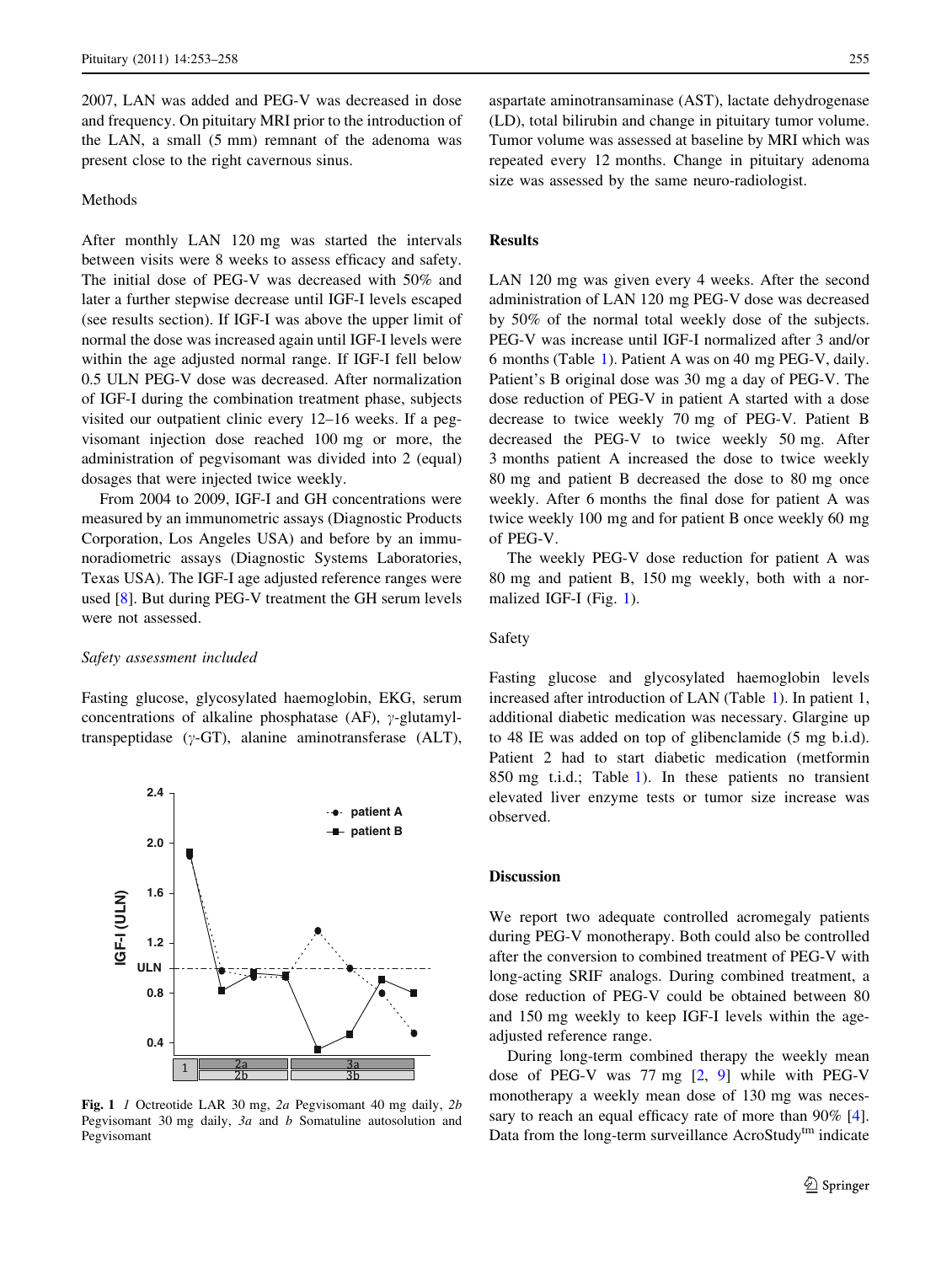that the mean patient on PEG-V therapy (of which around 1 out of 4 also use SRIF analogs) needs more than 21 mg of PEG-V daily with an efficacy rate of around 60% [\[10](#page-4-0)]. In our 2 patients that needed high-dose PEG-V during monotherapy, we observed dose reductions of 80 and 150 mg per week, which reflect reductions in annual costs of around 35,000–65,000  $\epsilon$  respectively. When we take into consideration that high-dose SRIF analogs treatment costs between 19,000 and 25,000  $\epsilon$ , depending on the country, our data indicate that in patients who need high-dose PEG-V during monotherapy, a significant reduction in costs can be achieved without loosing efficacy in normalizing IGF-I levels. The ratio behind the dose reduction in PEG-V during combined therapy of LAN and PEG-V is an increase of about 20% in PEG-V serum levels [[4,](#page-4-0) [11](#page-4-0)] and the decrease in GH serum levels due to SRIF analog treatment. Also, a direct and indirect inhibition of IGF-I generation of the liver by SRIF analogs [\[2](#page-4-0), [4,](#page-4-0) [11–14](#page-4-0)] has been reported. Thus, during combined treatment PEG-V, which is a competitive antagonist of the GH receptor (GHR), has less GH to compete with, which reduces the necessary dose of PEG-V. Moreover, experiments in rodents, observed a decrease in the number of GHR on the liver due to a decrease of portal insulin concentration, which is a direct effect of SRIF analogs [[12,](#page-4-0) [15,](#page-4-0) [16\]](#page-4-0). Therefore a further reduction in PEG-V dose can be possible.

The difference in dose reduction we observed between both patients might be explained by the expression level of subtype of the somatostatin receptor (SSTR) on the pituitary adenoma. Patient 1 might have a lower expression of sst2 than patient B, as the efficacy of SRIF analogs in suppressing pathological GH secretion depends on the expression level of the sst subtypes on the pituitary adenoma [\[17](#page-4-0)]. The expression level of sst2 on human pancreatic beta cells is high, but there remains controversy on the expression of sst3 and sst5 [\[18](#page-4-0)]. In vivo, octreotide, mainly an sst2 agonist, decreases insulin concentration in contrast to Pasireotide (SOM 230) [[17\]](#page-4-0). Pasireotide, with high affinity to the sst1 and sst5 as well, has as Octreotide hyperglycemic effect. There for it unclear what the effect of SOM 230 is on the GHR expression on the liver. The alternative treatment with SOM 230 in patient 1 might lead to a dose reduction since GH levels will be lower but because of the possible higher expression of GHR a higher dose of PEG-V could be needed. Thus it is unclear what the net effect will be beneficial for the PEG-V dose reduction. Finally most studies which have been conducted with SOM 230 where with diabetic patient that had an optimal control. Therefore it is questionable if this patient would really benefit from SOM 230.

SRIF analogs inhibits both exocrine and endocrine hormone secretion and to a lesser extent neuroendocrine tumor cell proliferation [\[19](#page-4-0)]. Activation of sst receptors decreases intra-cellular c-AMP generation through the inhibition of adenylyl cyclase. There seems to be a role of the GHRH – cAMP signaling pathway in somatotroph tumorgenesis. Ectopic GHRH production leads to somatotroph hyperplasia, however rarely to adenoma formation [\[20](#page-4-0)]. GHRH induces c-AMP via a G-protein coupled receptor, the GHRH receptor, which induces GH production. Guanine nucleotide-binding protein (GNAS) mutation can lead to constitutively elevated c-AMP, protein kinase A activity, GH synthesis and secretion [[21\]](#page-4-0). About 40% of sporadic somatotroph adenomas harbor this mutation. Although the percentage of patients using PEG-V that develop a clinical significant increase in tumor size is reassuring low  $[22, 23]$  $[22, 23]$  $[22, 23]$  $[22, 23]$  $[22, 23]$ , the inhibitory effects of SRIF analogs on these mechanisms that are related to tumor growth also would suggest a more prominent role for the combination of both SRIF analogs and PEG-V, especially in patients with aggressive tumors and active disease that need high dose PEG-V during PEG-V monotherapy.

The disadvantage of SRIF analogs treatment compared to PEG-V treatment with respect to carbohydrate metabolism is clearly demonstrated here. In healthy volunteers, administration of PEG-V did not influence the fasting insulin and glucose or response to oral glucose loading, in contrast with octreotide [\[24](#page-4-0)]. Short term combined treatment resulted in a lower fasting glucose than with SRIF analogs alone, without a change in insulin levels [\[11](#page-4-0)]. During long-term studies a decrease in glycosylated haemoglobin could be observed despite the reduction of insulin or oral diabetic medication [[2,](#page-4-0) [3\]](#page-4-0). It seems that in the hierarchy of the beneficial effects on carbohydrate metabolism, PEG-V as monotherapy is superior to combined treatment. However, the combination is better than SRIF analogs monotherapy.

In the past, both patients were treated with conventional radiotherapy. This was the pre-PEG-V era. To date, radiotherapy has become redundant from efficacy point of view. After a mean duration of 10 years remission rates of 50–60% are reported, but also 50–80% of subjects develop hypopituitarism as well [[25\]](#page-5-0). Radiotherapy has some more disadvantages. A decreased quality of life has been reported which seems to be progressive over time [[26\]](#page-5-0) and radiotherapy might also increase mortality (SMR 2.68) mainly due to cerebrovascular mortality [\[27](#page-5-0)]. Our patients already showed some long-term side effects of radiotherapy as both have hypopituitarism. Cerebrovascular accidents have not occurred to date.

These two cases are different from our previous reports, because these two patients were previously treated controlled with PEG-V daily monotherapy. Our previous studies included patients on SRIF analogs that still had an elevated IGF-I and therefore we did not have a direct comparison for dose reduction of PEG-V.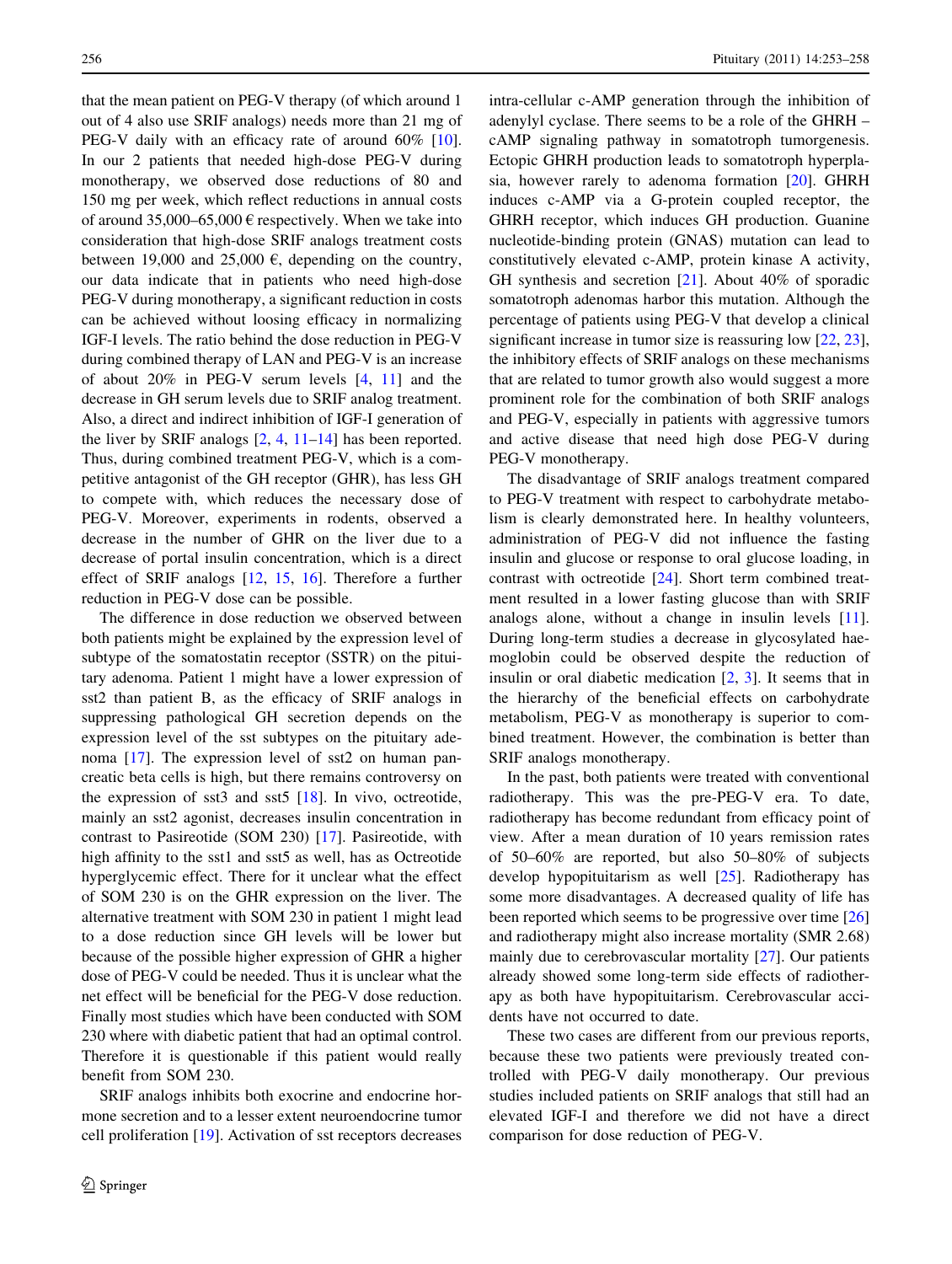<span id="page-4-0"></span>In this case-study we start immediately with high-dose SRIF analogs treatment and we reduce weekly dose of pegvisomant by 50%. After 3 and 6 months, the PEG-V can be adjusted according to the serum IGF-I levels, If elevated, a higher weekly dose is necessary, while in case of normal IGF-I levels, one could further reduce the PEG-V dosages to find the lowest effective dose.

In conclusion, these two case-reports show that a dose reduction in PEG-V is possible after the addition of a monthly high dose SRIF analogs. This might significantly reduce the annual costs. However, deterioration in the carbohydrate metabolism should be taken into account.

Conflict of interest W. W. de Herder and A. J. van der Lely are consultants for Novartis Pharma and Ipsen Pharma International. A. J. van der Lely is also a consultant for Pfizer International. R. A. Feelders is consultants for Novartis Pharma. The other author has nothing to disclose.

Open Access This article is distributed under the terms of the Creative Commons Attribution Noncommercial License which permits any noncommercial use, distribution, and reproduction in any medium, provided the original author(s) and source are credited.

## References

- 1. Feenstra J, de Herder WW, ten Have SM, van den Beld AW, Feelders RA, Janssen JA, van der Lely AJ (2005) Combined therapy with somatostatin analogues and weekly pegvisomant in active acromegaly. Lancet 365(9471):1644–1646
- 2. Neggers SJ, de Herder WW, Janssen JA, Feelders RA, van der Lely AJ (2009) Combined treatment for acromegaly with longacting somatostatin analogs and pegvisomant: long-term safety for up to 4.5 years (median 2.2 years) of follow-up in 86 patients. Eur J Endocrinol 160(4):529–533
- 3. Neggers SJ, van Aken MO, Janssen JA, Feelders RA, de Herder WW, van der Lely AJ (2007) Long-term efficacy and safety of combined treatment of somatostatin analogs and pegvisomant in acromegaly. J Clin Endocrinol Metab 92(12):4598–4601
- 4. van der Lely AJ, Hutson RK, Trainer PJ, Besser GM, Barkan AL, Katznelson L, Klibanski A, Herman-Bonert V, Melmed S, Vance ML, Freda PU, Stewart PM, Friend KE, Clemmons DR, Johannsson G, Stavrou S, Cook DM, Phillips LS, Strasburger CJ, Hackett S, Zib KA, Davis RJ, Scarlett JA, Thorner MO (2001) Long-term treatment of acromegaly with pegvisomant, a growth hormone receptor antagonist. Lancet 358(9295): 1754–1759
- 5. Hodish I, Barkan A, Medscape (2008) Long-term effects of pegvisomant in patients with acromegaly. Nat clin pract 4(6):324–332
- 6. Dekkers OM, Biermasz NR, Pereira AM, Romijn JA, Vandenbroucke JP (2008) Mortality in acromegaly: a metaanalysis. J clin Endocrinol Metab 93(1):61–67
- 7. Holdaway IM, Bolland MJ, Gamble GD (2008) A meta-analysis of the effect of lowering serum levels of GH and IGF-I on mortality in acromegaly. Eur J Endocrinol 159(2):89–95
- 8. Elmlinger MW, Kuhnel W, Weber MM, Ranke MB (2004) Reference ranges for two automated chemiluminescent assays for serum insulin-like growth factor I (IGF-I) and IGF-binding protein 3 (IGFBP-3). Clin Chem Lab Med 42(6):654–664
- 9. Neggers SJ, van der Lely AJ (2009) Somatostatin analog and pegvisomant combination therapy for acromegaly. Nat Rev Endocrinol 5(10):546–552
- 10. Trainer PJ, Ezzat S, D'Souza GA, Layton G, Strasburger CJ (2009) A randomized, controlled, multicentre trial comparing pegvisomant alone with combination therapy of pegvisomant and long-acting octreotide in patients with acromegaly. Clin Endocrinol 71(4):549–557
- 11. Jorgensen JO, Feldt-Rasmussen U, Frystyk J, Chen JW, Kristensen LO, Hagen C, Orskov H (2005) Cotreatment of acromegaly with a somatostatin analog and a growth hormone receptor antagonist. J Clin Endocrinol Metab 90(10):5627–5631
- 12. Leung KC, Doyle N, Ballesteros M, Waters MJ, Ho KK (2000) Insulin regulation of human hepatic growth hormone receptors: divergent effects on biosynthesis and surface translocation. J Clin Endocrinol Metab 85(12):4712–4720
- 13. Neggers SJ, van Aken MO, de Herder WW, Feelders RA, Janssen JA, Badia X, Webb SM, van der Lely AJ (2008) Quality of life in acromegalic patients during long-term somatostatin analog treatment with and without pegvisomant. J Clin Endocrinol Metab 93(10):3853–3859
- 14. Murray RD, Kim K, Ren SG, Chelly M, Umehara Y, Melmed S (2004) Central and peripheral actions of somatostatin on the growth hormone-IGF-I axis. J Clin Investig 114(3):349–356
- 15. Shishko PI, Dreval AV, Abugova IA, Zajarny IU, Goncharov VC (1994) Insulin-like growth factors and binding proteins in patients with recent-onset type 1 (insulin-dependent) diabetes mellitus: influence of diabetes control and intraportal insulin infusion. Diabetes Res Clin Pract 25(1):1–12
- 16. Wurzburger MI, Prelevic GM, Sonksen PH, Balint-Peric LA, Wheeler M (1993) The effect of recombinant human growth hormone on regulation of growth hormone secretion and blood glucose in insulin-dependent diabetes. J Clin Endocrinol Metab 77(1):267–272
- 17. van der Hoek J, de Herder WW, Feelders RA, van der Lely AJ, Uitterlinden P, Boerlin V, Bruns C, Poon KW, Lewis I, Weckbecker G, Krahnke T, Hofland LJ, Lamberts SW (2004) A single-dose comparison of the acute effects between the new somatostatin analog SOM230 and octreotide in acromegalic patients. J Clin Endocrinol Metab 89(2):638–645
- 18. Strowski MZ, Blake AD (2008) Function and expression of somatostatin receptors of the endocrine pancreas. Mol Cell Endocrinol 286(1–2):169–179
- 19. Melmed S (2009) Acromegaly pathogenesis and treatment. J Clin Investigation 119(11):3189–3202. doi[:10.1172/JCI39375](http://dx.doi.org/10.1172/JCI39375)
- 20. Thorner MO, Perryman RL, Cronin MJ, Rogol AD, Draznin M, Johanson A, Vale W, Horvath E, Kovacs K (1982) Somatotroph hyperplasia. Successful treatment of acromegaly by removal of a pancreatic islet tumor secreting a growth hormone-releasing factor. J Clin Investigation 70(5):965–977
- 21. Vallar L, Spada A, Giannattasio G (1987) Altered Gs and adenylate cyclase activity in human GH-secreting pituitary adenomas. Nature 330(6148):566–568
- 22. Buhk JH, Jung S, Psychogios MN, Goricke S, Hartz S, Schulz-Heise S, Klingebiel R, Forsting M, Bruckmann H, Dorfler A, Jordan M, Buchfelder M, Knauth M (2010) Tumor volume of growth hormone-secreting pituitary adenomas during treatment with pegvisomant: a prospective multicenter study. J Clin Endocrinol Metab 95(2):552–558. doi[:10.1210/jc.2009-1239](http://dx.doi.org/10.1210/jc.2009-1239)
- 23. Trainer PJ (2009) ACROSTUDY: the first 5 years. Eur J Endocrinol 161(Suppl 1):S19–24. doi:[10.1530/EJE-09-0322](http://dx.doi.org/10.1530/EJE-09-0322)
- 24. Parkinson C, Drake WM, Roberts ME, Meeran K, Besser GM, Trainer PJ (2002) A comparison of the effects of pegvisomant and octreotide on glucose, insulin, gastrin, cholecystokinin, and pancreatic polypeptide responses to oral glucose and a standard mixed meal. J Clin Endocrinol Metab 87(4):1797–1804